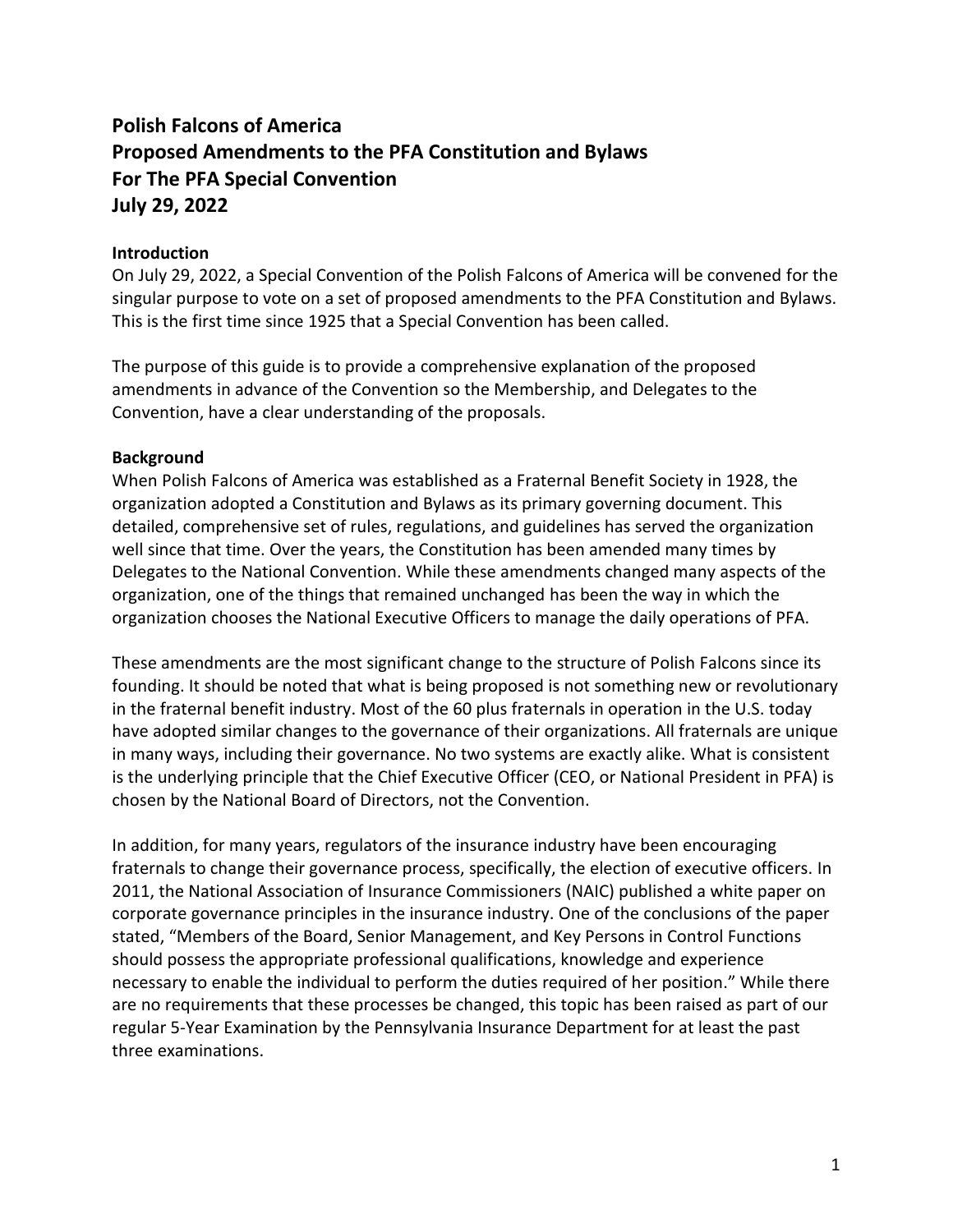In 2008, PFA took the first step in changing the governance structure by changing the way the National Secretary/Treasurer was chosen. That was changed from an election at the Convention to the position being filled by the National President with the approval of the Board of Directors. That amendment has proven successful as the position has been filled by qualified, capable individuals.

Following the 2016 Convention, President Kuzma assembled a special committee to take the next step in this evolutionary process. Starting in 2017, this committee began work on new amendments that addressed the following critical functions of PFA National Headquarters:

- 1) Eliminate the election of all National Executive Officers, the President, First Vice President and Second Vice President.
- 2) Change the way the National President is chosen, from being elected at the National Convention to being hired by the National Board of Directors. The National President then hires a "team" of other officers and officials (formerly the Appointed Officials) to manage the daily operations of Polish Falcons of America.
- 3) Add the positions of Chairperson and Vice Chairperson of the Board, which will be elected by the National Convention.
- 4) Add minimum qualifications for individuals to serve on the National Board of Directors.

There are numerous amendments included in this proposal, but all are related to the four items above.

The original plan was to present these amendments to the Regular Convention in 2020. But due to COVID, the Convention was delayed and conducted virtually. Because of this, the Board decided to postpone the presentation of the amendments until a Special Convention that was originally scheduled for 2021. COVID once again forced the Convention to be delayed until July, 2022.

Following the Special Committee's work, the Legal Committee began its review of the amendments. The Legal Committee closely examined each proposal and made changes to the original proposals. The Committee then passed the work to the entire Board of Directors which again reviewed, discussed, and made other changes. The Board puts its "seal of approval" on the final version. It is now up to the Delegates at the Convention to decide the fate of the proposals.

Keep in mind, that amendments to the Constitution require a 2/3 majority vote of the Delegates present and entitled to vote. In addition, all amendments must be approved by Pennsylvania Insurance Department before they become effective.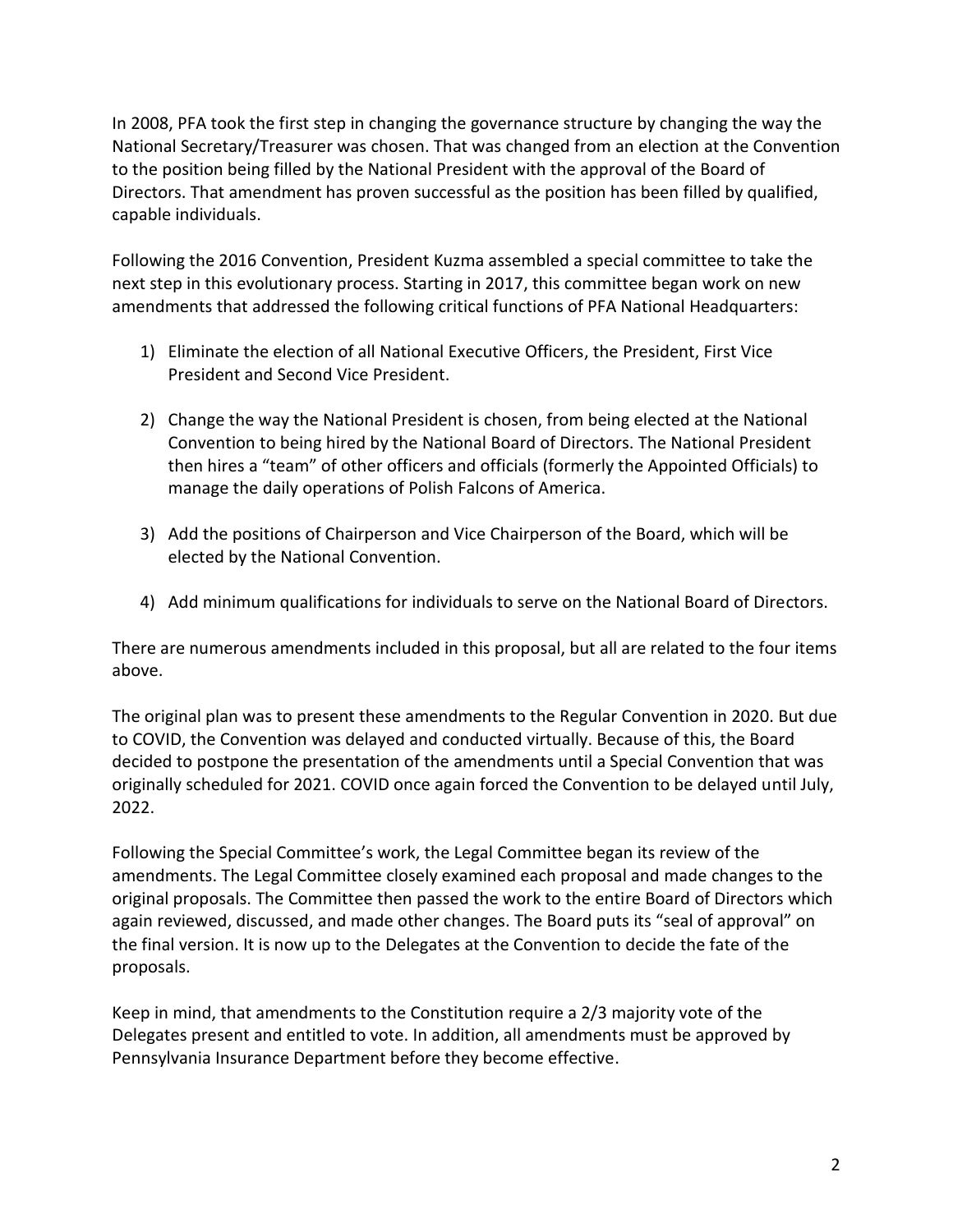#### **Why are we doing this?**

In short, these amendments give PFA the best way to find the most qualified and capable people to manage the organization. As was pointed out, managing a fraternal insurance business requires a unique set of skills to meet the challenges of the 21<sup>st</sup> century markets and economy. Giving the Board of Directors the authority to find these people is a better way than leaving that selection to the Convention that meets every four years.

#### **Is this going to change the organization overall?**

No, these amendments only change the governance of PFA. They do not change the mission of the organization, its core principles, Nests or Districts. Polish Falcons of America is still Polish Falcons of America. Changing how the President is chosen does not change the organization.

#### **Are other fraternals doing this?**

Yes, many fraternals have adopted this new style of governance. Some have made much more dramatic changes, but the proposed changes for PFA are in line with what fraternals are doing. In addition, these new governance proposals are what is considered as "Best Practices" in the life insurance/fraternal industry.

## **Why is it better for the Board of Directors to hire the National President than the Convention electing an individual?**

The selection of the National President, or CEO, is the most important decision for any organization. In today's era of intense competition, heightened regulatory environment, and a vastly complex global economy, it is essential that an organization like Polish Falcons find the best possible person to lead the organization. The process to hire any person should be a rigorous one that includes things like interviews, reference checks, a background check, etc. The election process does not provide a thorough vetting process for candidates. It can be a "popularity" vote. That is not the way to choose a chief executive. On the other hand, the Board of Directors will now be empowered with the authority to select the best qualified candidate based on a diligent review of qualifications, experience and background that is best suited to the position.

In addition, if the person hired does not work out to the Board's satisfaction, that individual can be removed by the Board and a replacement found. Under the current structure, that cannot be easily done, if at all. It is a high risk to an organization when an incapable or incompetent person is at the helm and cannot be easily replaced.

# **Does this mean the National Board of Directors will have more responsibility in this new structure?**

Yes. This new governance structure shifts much of the responsibilities and authority in the organization from the President to the Board of Directors. Under the current rules, the President is the Chief Executive Officer and the Chairperson of the Board. That is a lot of authority in one person. While many organizations and businesses have such a structure, the Board will now be responsible for: 1) Hiring a President; 2) Setting the strategic goals for the organization; 3) Providing oversight of the President and the operational results of the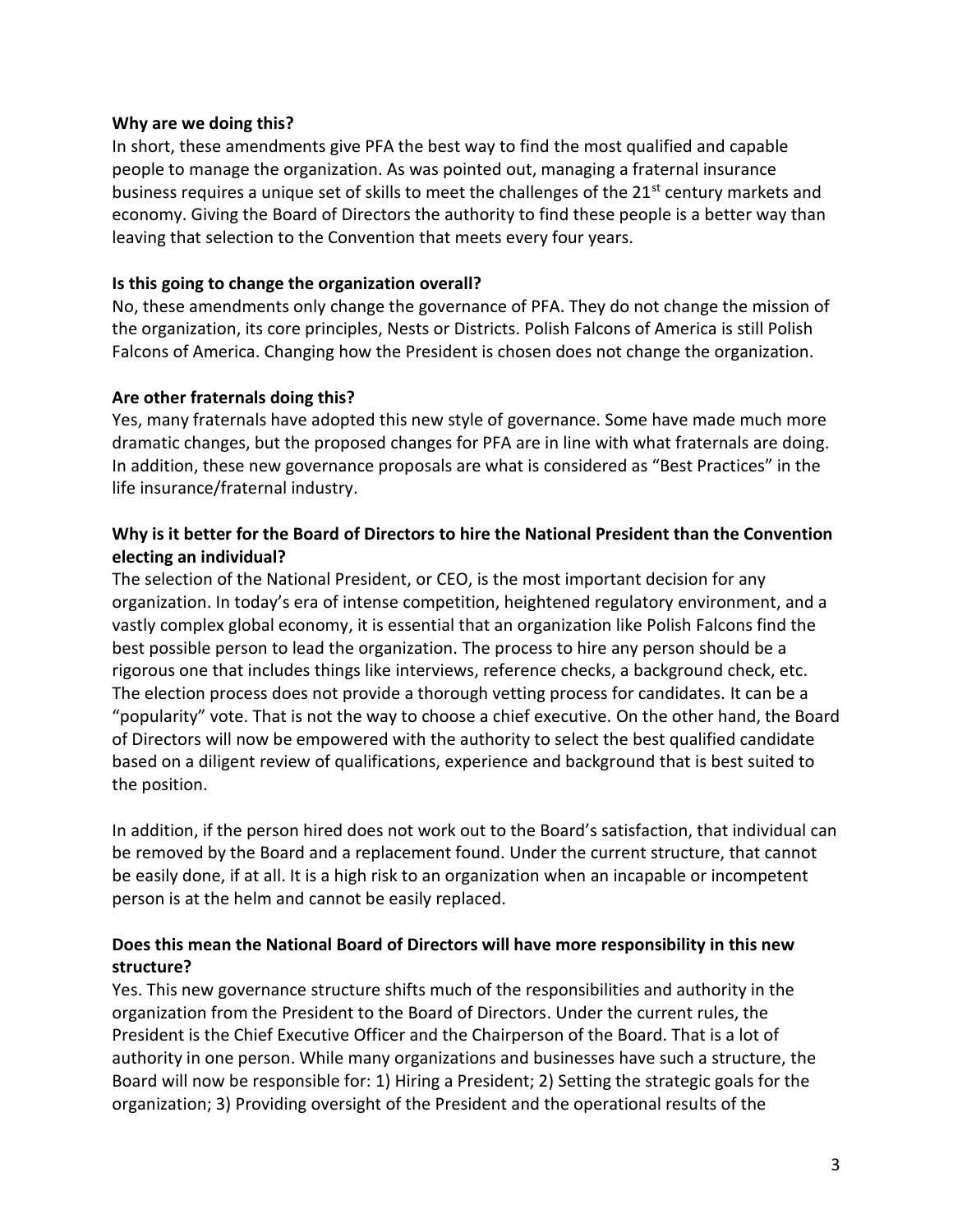organization. It is the President's responsibility to carry out the goals, objectives, and plans of the Board of Directors. The Board is then responsible for reporting its actions directly to the National Convention. The direct and clear lines of authority and responsibility make for a better way for the organization to grow and thrive.

# **If adopted, why should PFA even bother with a Convention if the Board of Directors is going to do everything?**

First, PFA is required by law and our Constitution to hold a regular Convention at least every four years. It is still the supreme governing body of the organization. There are numerous duties and responsibilities that are the sole purview of the Convention. Most importantly are the election of the National Directors, election of the Board Chairperson and Vice Chairperson, and the approval of Constitution amendments. The fact that the Convention will no longer elect the Executive Officers does not diminish its importance to the organization.

# **Why does the Nominations Committee and Board have a say in who a District chooses as Director?**

There has to be a way for the organization to determine the qualifications for the Board nominees. Also, keep in mind that the Districts *nominate* a person to serve on the Board. The Convention *elects* the Board. Much of this document discusses the qualifications for the President, but the amendments also provide a process for finding qualified Board Members. After all, the Board is going to be making important decisions with new responsibilities. The proposals provide a way for the organization to find good Board candidates.

# **How will the new qualifications for the Board of Directors affect the current Members of the Board?**

The new qualifications will only apply to individuals who are new to the Board. Because of their experience on the Board, the new qualifications will not apply to current Board Members, but they are encouraged to take the LOMA classes to increase their knowledge.

# **Will the Members still have the same relationship with the officers and staff at National Headquarters?**

Yes, it will be the Board's responsibility to make sure that the President and staff continue to provide the best possible service related to their insurance and/or annuity needs. Equally important, the President and Board must continue to maintain the fraternal aspects of the organization.

# **Will the President come from within?**

Not necessarily. It will be up to the Board to begin a search process for candidates. This could be from within the organization, but we have to acknowledge that is a limited pool of qualified individuals. The Board will establish the qualifications for the position and work toward finding the best fit.

# **Will a hired President have the same understanding of the organization?**